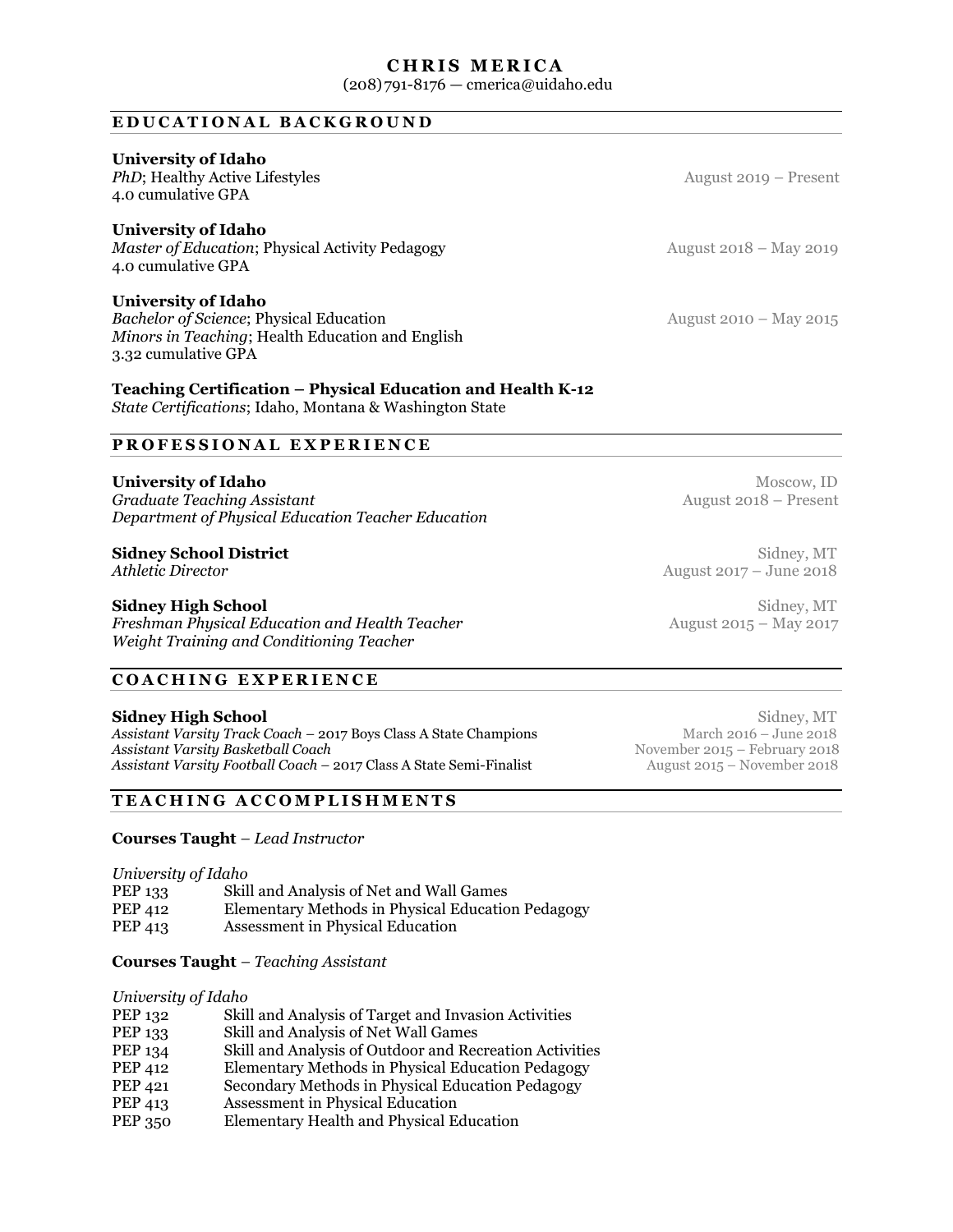# **PRESENTATION S & CREATIVE EXPERIENCES**

### **National Conferences**

**Merica, C.B.**, Egan, C.A., Goc Karp, G., & Brown, H. (April, 2020) The Development of Physical Activity Leadership Skills via a Service Learning Course. Presented at the Society for Health and Physical Educators (SHAPE) National Convention; Salt City, UT.

# **State Conferences**

**Merica, C.B.**, Olson, M., & Miller, K. Integrating Technology Assessments in PE: Plickers, Plagnets, and QR Codes. (October, 2019). Presented at the Society for Health and Physical Educators (SHAPE) Idaho State Conference; Pocatello, ID.

## **University Presentations**

**National Biomechanics Day;** University of Idaho Physical Education Teacher Education and Exercise Science Program outreach with Moscow High School (April, 2019)

**UIdaho Bound**; Presenter for the College of Education, Health and Human Sciences (June, 2018)

# **AWARDS and HONORS**

## **National Awards**

SHAPE America Major of the Year Award, *Seattle, WA; 2015*

## **University of Idaho**

Edith Betts Graduate Student Physical Education Scholarship; *2019 – 2020*

Outstanding Graduate Student Teacher Award Nominee; *2019 – 2020*

## **SCHOLARSHIP ACCOMPLISHMENTS**

## **Published Journal Articles**

**Merica, C.B.** (December, 2018). Addressing Social Media Impact on Mental Health within Health Education: A Millennial Mental Health Crisis. SHAPE Idaho Journal, Winter-Spring 2019.

**Merica, C.B.** & Egan, C.A. (December, 2019) Integrating Technology-based Assessments in Physical Education: Plickers, Plagnets, and QR Codes. SHAPE Idaho Journal, Winter-Spring 2020.

## **Journal Articles – In Review**

**Merica, C.B.**, Chun, Y., Bailey, J., & Egan, C.A. (in review) National Biomechanics Day: PETE and Exercise Science Department Collaboration and Recruitment. (Journal of Physical Education, Recreation & Dance)

## **Journal Articles – In Preparation**

**Merica, C.B.**, Egan, C.A., Goc Karp, G., & Brown, H. (in preparation). The Development of Physical Activity Leadership Skills via a Service Learning Course.